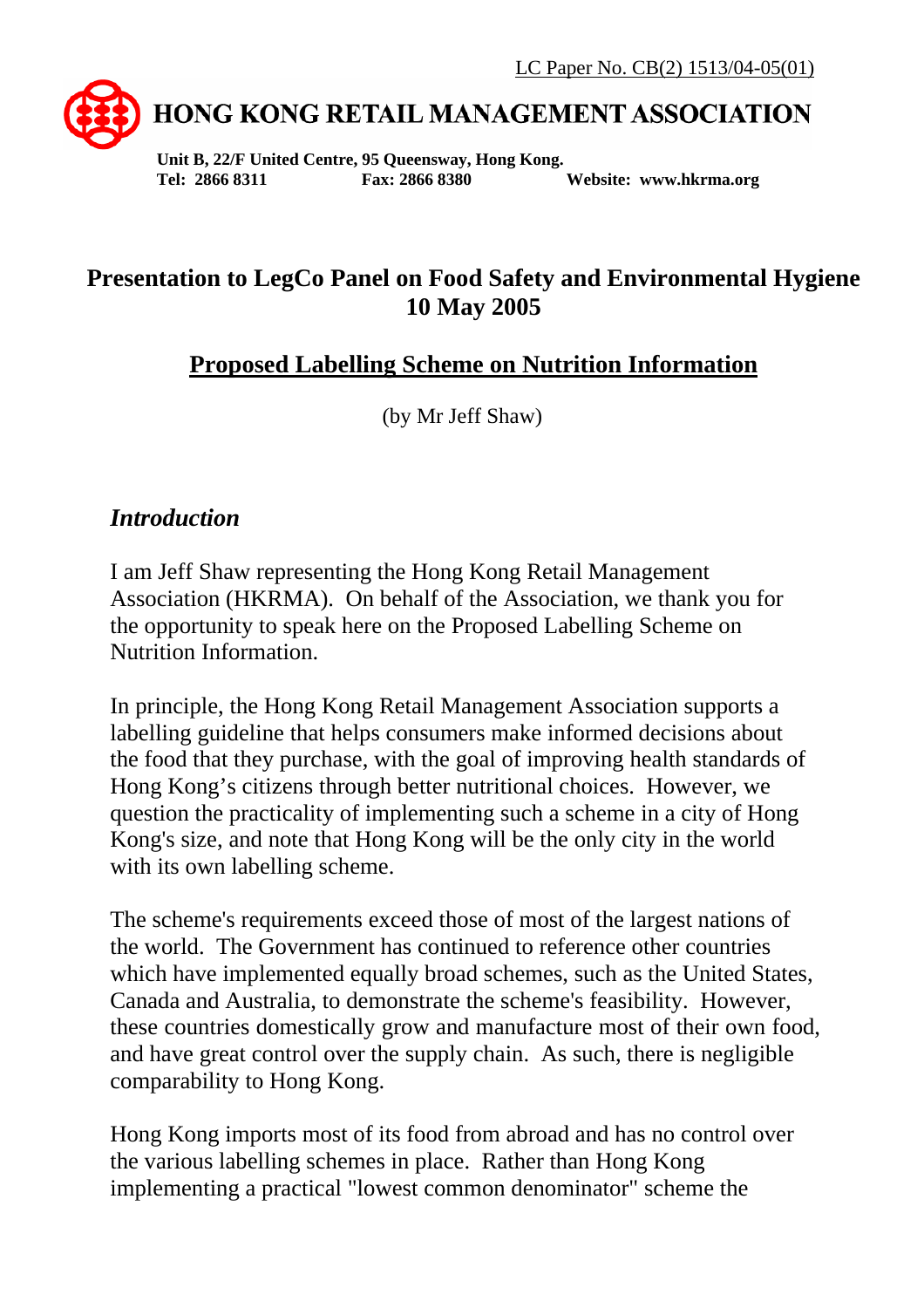Government has created a unique scheme that will force complete relabelling of every packaged food product.

Perfectly good nutritional information that is accepted by the governments of the most advanced nations of the world will be covered up and/or replaced with a Hong Kong version that is close, but not identical to the existing nutritional information. This will be done at a significant cost.

We cannot understand why we could not adopt what's already in place in these advanced countries who have such schemes implemented. This will readily from the start cut back on a substantial portion of the prepackaged food that needs to be relabeled. For other key source markets like China and the EU where nutritional labelling is not mandatory, we could wait for such developments to materialize in time rather than having to jump into legislations at a significant cost and imposing a unique set of labelling requirements for Hong Kong.

It is also worthwhile to note the accuracy of nutritional labelling information given the inherently variable nature of many foods. The vast majority of consumers will not understand the nutritional information stated and hence education is vital if the Government wishes to reap the intended benefits of introducing this scheme.

Having voiced our concerns on the subject many times at every possible channel but failing to convince our Government the impact of such a regulation on the community, we clearly see that the Government is determined to push ahead with the scheme. Therefore, we take this opportunity to raise some practical concerns so as to enable its successful implementation:

1. It is worth noting that countries like the United States and Australia took years and even decades to implement their labelling schemes. The city of Hong Kong, with some of the most demanding labelling guidelines in the world and with little control over overseas food production and labelling, seeks to do this in four years. We request that the enactment of the new law be contingent on an implementation plan that has been developed with and approved by authoritative representatives of the relevant retail and wholesale trades. This will create responsibility for the Government to not only enact a law, but to also maximize the intended benefits by allocating resources to implement the law.

2. There will be a significant impact to Hong Kong in terms of jobs, price increases and the availability of foreign goods. In the RIA, the financial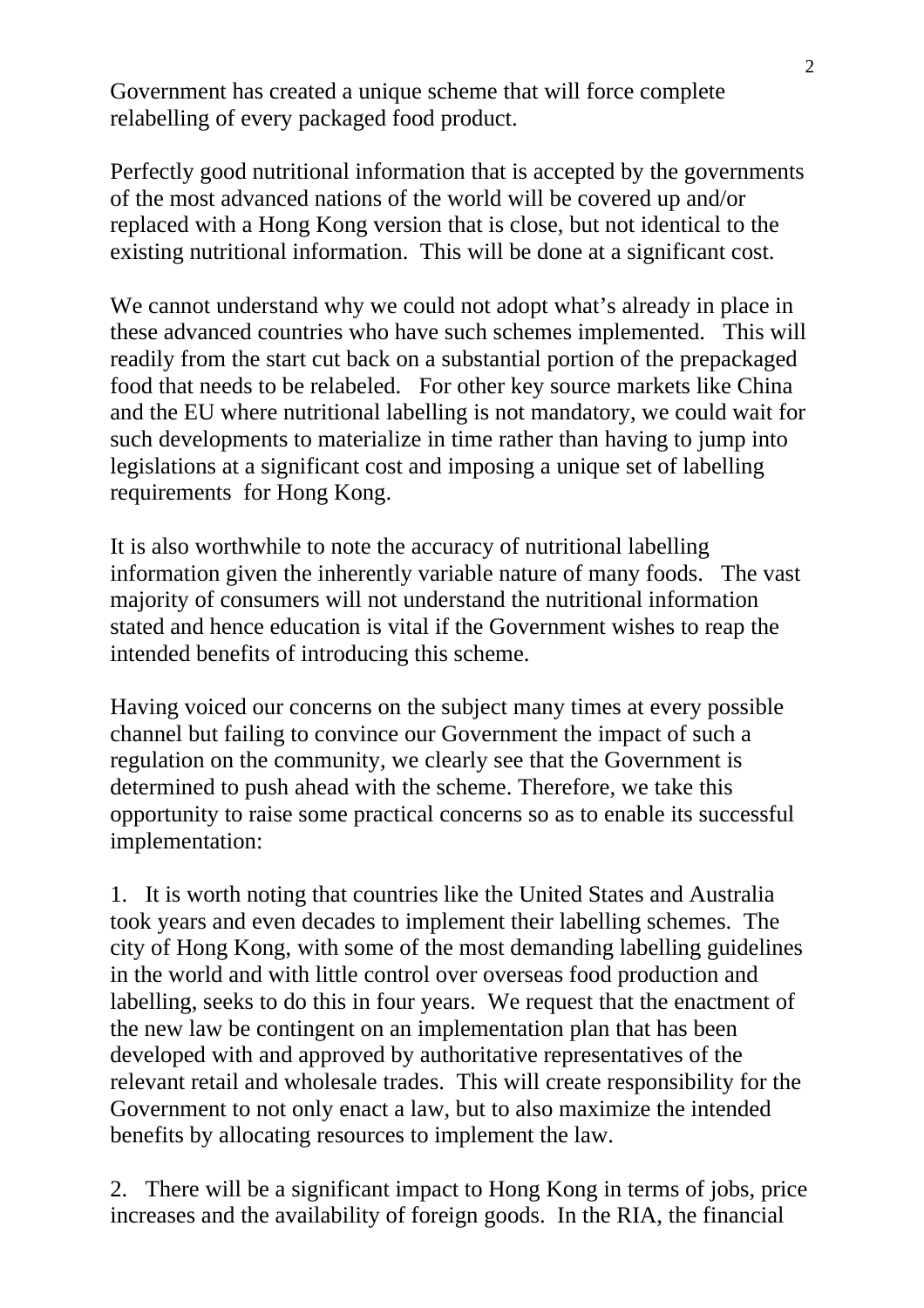impact has been assessed and compared to the decrease in medical costs, as well as the likely reduction in the number of retailing and wholesaling organizations. This will result in larger organizations getting stronger and vice versa. The effect will be perceived negatively by consumers and competition watchdogs who are already critical of the competitive situation in the food industry.

We request that relevant Legco Panels review the proposed legislation, in light of the financial implications as well as the trade barrier that is being created.

3. There will be a large number of unanticipated questions that will arise from the law. For example:

- Specific format, location and wording to be used on the labeling;

- A defence clause to protect retailers who unknowingly sell products that are improperly labelled;

- Exclusions based on package size, etc.;
- Testing protocols;
- Ongoing measurement of positive and negative consequences;
- Harmonization of future labeling requirement changes.

We request that these issues be fully identified and resolved prior to enactment of a law. Based on the time taken to create the current scheme, we anticipate that fully defining the details could take up a significant portion of the grace period and prevent successful implementation.

4. We believe packaged food labelling is a minor remedy to the growing health issues of Hong Kong's citizens. The major remedy is to educate the public about major lifestyle changes that will improve health and to provide resources to help implement these changes such as the need for stress reduction, increase in exercise and elimination of smoking, as well as changes to diet. With basic information, consumers can make healthier choices that will significantly improve their diet, such as to reduce consumption of fried foods, fatty meat, and high sugar foods. The Government acknowledges that 75% of food consumption is from restaurants and non-packaged food, and it is food from these areas that mostly create poor diets. It is important to note that any improvements in public health are likely to be from changes in lifestyle from changes in food consumed away from home, and that nutrition information on food packaging will have a relatively small impact.